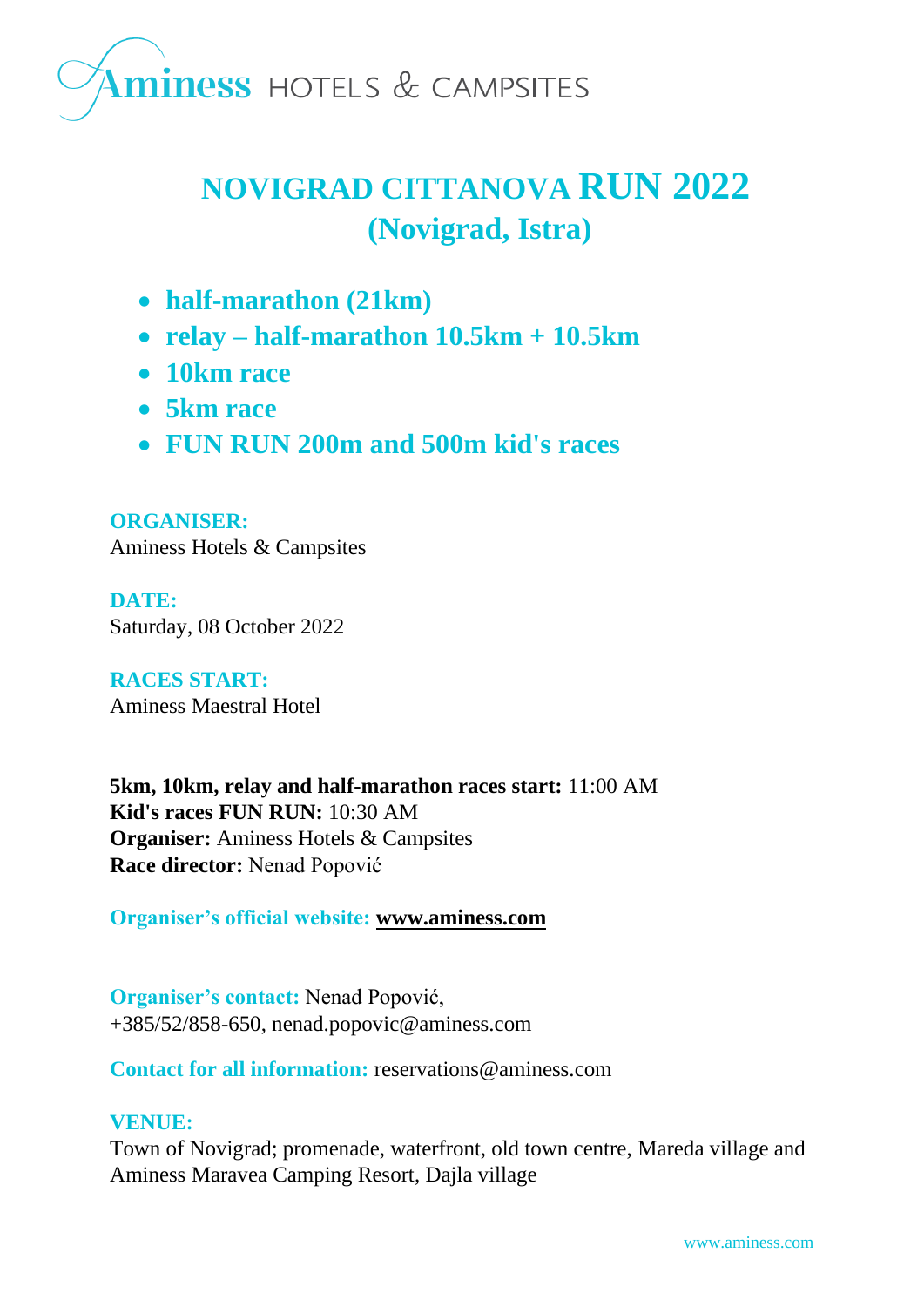#### **HALF-MARATHON**

Half-marathon is 21 098m long and the race has one lap **Start/finish line**: In front of the Aminess Maestral Hotel **Race start:** 11:00 AM **Control point**: 10km

#### **Important notice:**

Half-marathon runners will start together with relay race runners, 10km and 5km race runners. They will separate from the 10km race on the fifth kilometre of the route where race judges and organiser officials will be positioned.

All healthy competitors are free to compete at their own risk.

By registering for the race, competitors waive any transfer of liability to the organiser and confirm that they are medically fit and ready to complete the race. The organiser will provide medical assistance in accordance with the rules of road running races.

Everyone over the age of 16 on the day of the event can take part in the halfmarathon.

Refreshments will be provided at the start of the race, during the race in accordance with IAAF and HAS propositions related to road running and at the finish line. Additional refreshments will also be provided at the finish line. Electronic chip timing will be used. All results will be published immediately after the race on the organiser's official website.

All competitors will have their net (chip start) and gross time (the time measured from starter's signal to start the race to the moment competitors cross the finish line).

Race bib numbers have to be worn on the chest and they need to be visible during the whole race. Along with the bib, competitors need to have their chips. If the chip is lacking, their result will not be recorded. In case competitors do not adhere to the rules, they may be disqualified.

Time limit is 3:00 h (8:32/km).

Unofficial race results will be published immediately after the end of the race. There will be a three-day appeal period starting from the publishing of the unofficial results. Once the appeal period expires, race results will become official.

Roads will be closed for traffic and there will be bike escort in front of the first group of runners.

If not otherwise specified, Croatian Athletic Federation rules harmonised with IAAF rules shall apply.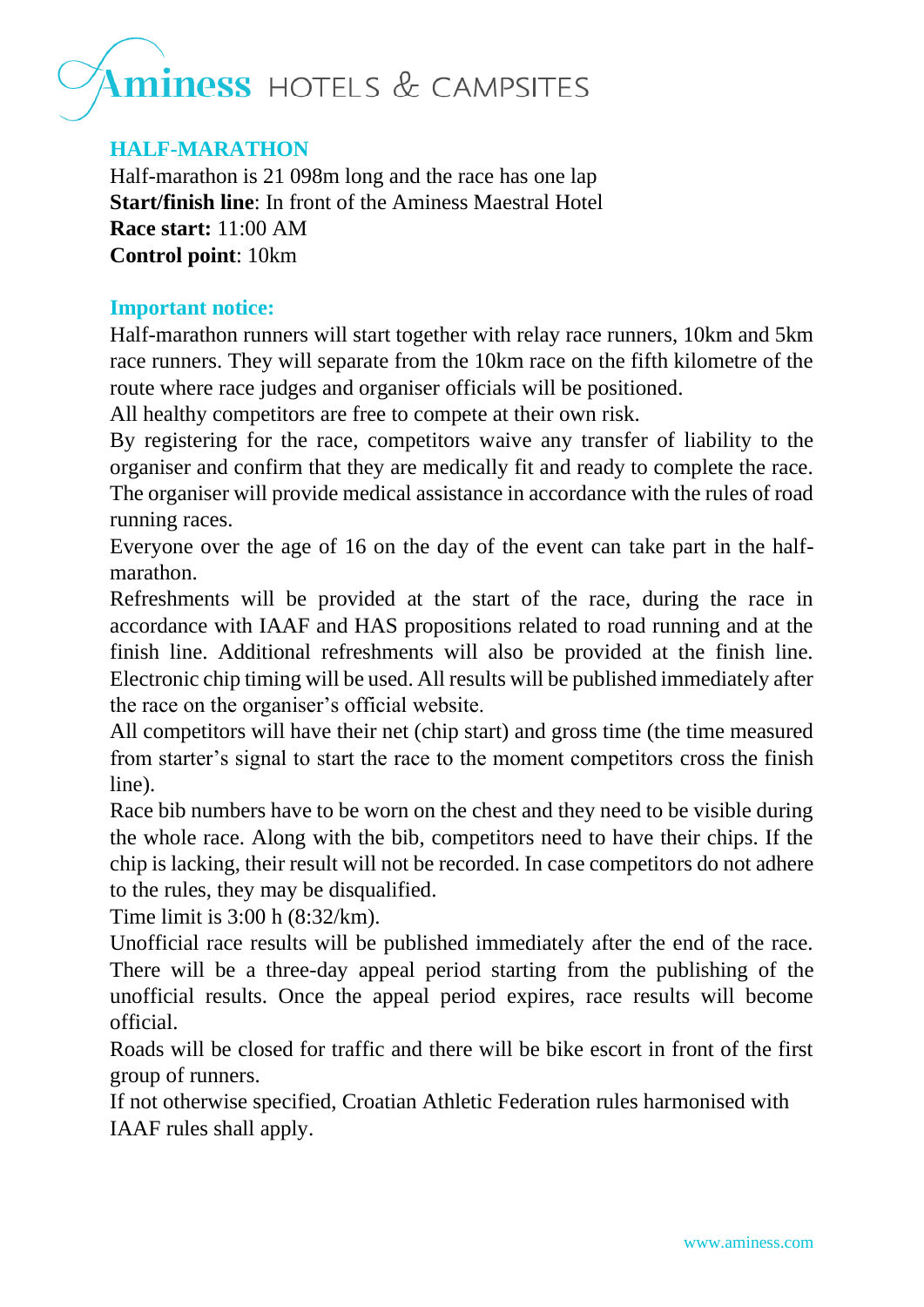

#### **RELAY RACE HALF-MARATHON**

Competitors should register for the race in teams of 2 runners. They should register regardless of their gender and age but adhering to all the rules of the half-marathon.

Relay races are divided into the following categories:

- Men
- Women
- Mixed (1 man and 1 woman)

The relay race is divided into two legs - 10.5km + 10.5km. Each runner will run one leg. Runners will start to run their leg of the route when the other runner from their team who runs the preceding leg reaches their position and makes hand contact. Competitors who run the first leg of the race start at the same time as the rest of half-marathon runners.

The second runners participating in the relay race will be transferred to the place of baton handoff and the first runners will be transferred to the finish line after they complete their leg of the race.

#### **Important notice:**

All other rules and responsibilities as for the half-marathon race apply.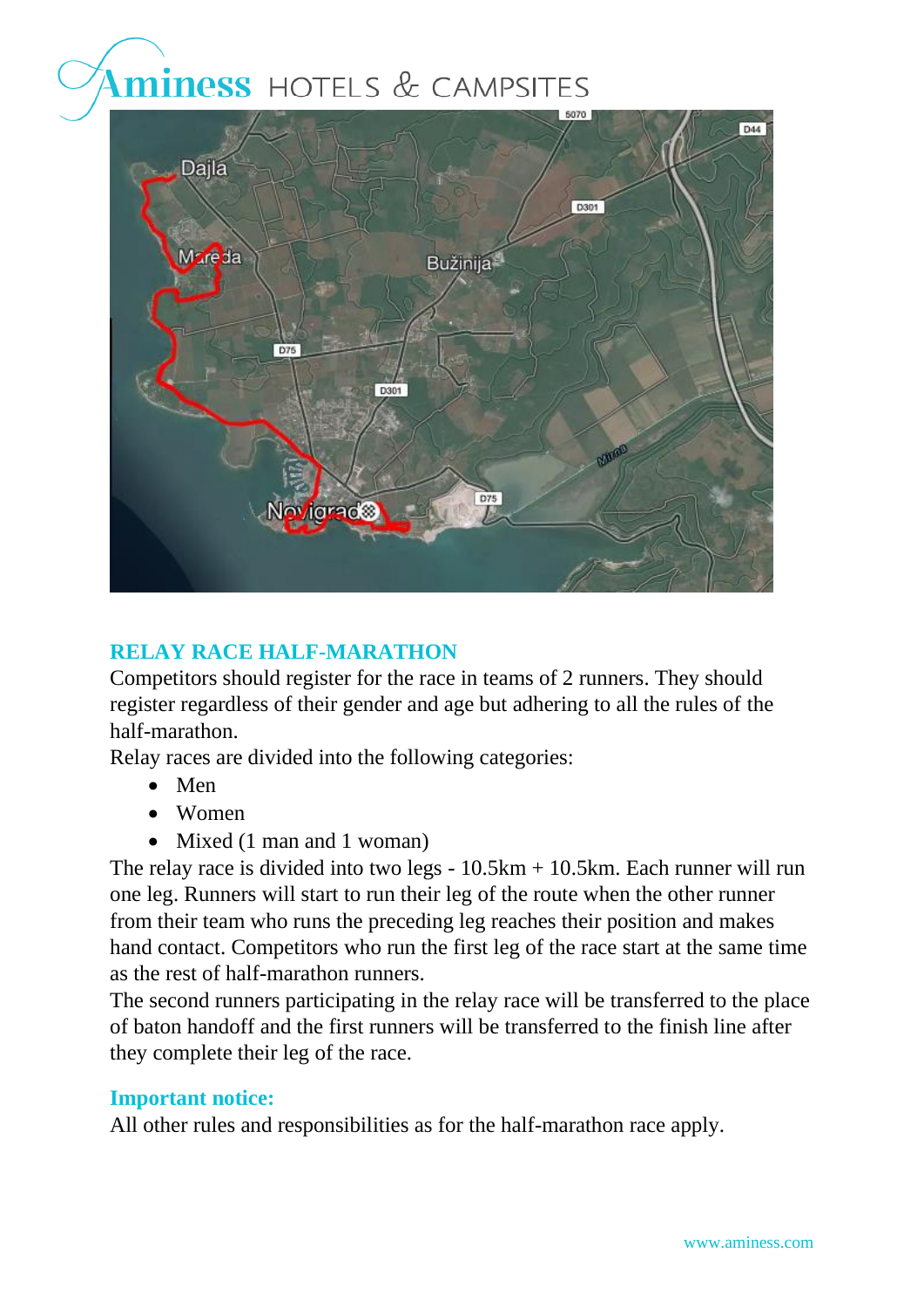#### **10km RACE**

The 10km running race is an athletic road race 10 000m long. This running race consists of one 10km lap and it has been officially measured by the Croatian Athletic Federation.

**Start/finish line**: In front of the Aminess Maestral Hotel **Race start:** 11:00 AM **Control point**: 5km

#### **Important notice:**

Everyone over the age of 16 on the day of the event can take part in the race. All other rules and responsibilities as for the half-marathon race apply.

|                             |                                                     | <b>International Measurement Certificate</b>                                                                                                                                     |                                                                                                                                                                                                             |  |  |
|-----------------------------|-----------------------------------------------------|----------------------------------------------------------------------------------------------------------------------------------------------------------------------------------|-------------------------------------------------------------------------------------------------------------------------------------------------------------------------------------------------------------|--|--|
|                             | Name of Race: Novigrad Cittanova Run 10km           |                                                                                                                                                                                  | Distance: 10000m                                                                                                                                                                                            |  |  |
| Location:                   | Novigrad                                            |                                                                                                                                                                                  | Country: CRO                                                                                                                                                                                                |  |  |
| Tupe of Course: <b>lOOD</b> |                                                     | Date of Race: 06.10.2018                                                                                                                                                         | Date of Measurement: 29.05.2018                                                                                                                                                                             |  |  |
| Elevation Change:           | $\Omega$<br>m/km                                    | $\Omega$<br>Separation:                                                                                                                                                          | % of race distance                                                                                                                                                                                          |  |  |
|                             | Measurer's Name: Lucija Kolic                       | IAAF-AIMS Grade: A                                                                                                                                                               | Country: CRO                                                                                                                                                                                                |  |  |
| Certificate No.:            | CRO2018-127                                         |                                                                                                                                                                                  | 31.12.2022<br>Expiru:                                                                                                                                                                                       |  |  |
|                             | International Measurement Administrator: Hugh Jones |                                                                                                                                                                                  |                                                                                                                                                                                                             |  |  |
| Signed:                     |                                                     |                                                                                                                                                                                  | Registered on: 14.06.2018                                                                                                                                                                                   |  |  |
|                             |                                                     | It remains valid for 5 years subject to the course defined in the full measurement report submitted by the measurer being unchanged in any way. Any modifications to the course, | This Certificate certifies that the length of the above road race has been established by an acredited IAAF-AIMS Grade A or B measurer employing the method of a bicycle calibrated with a "Jones Counter". |  |  |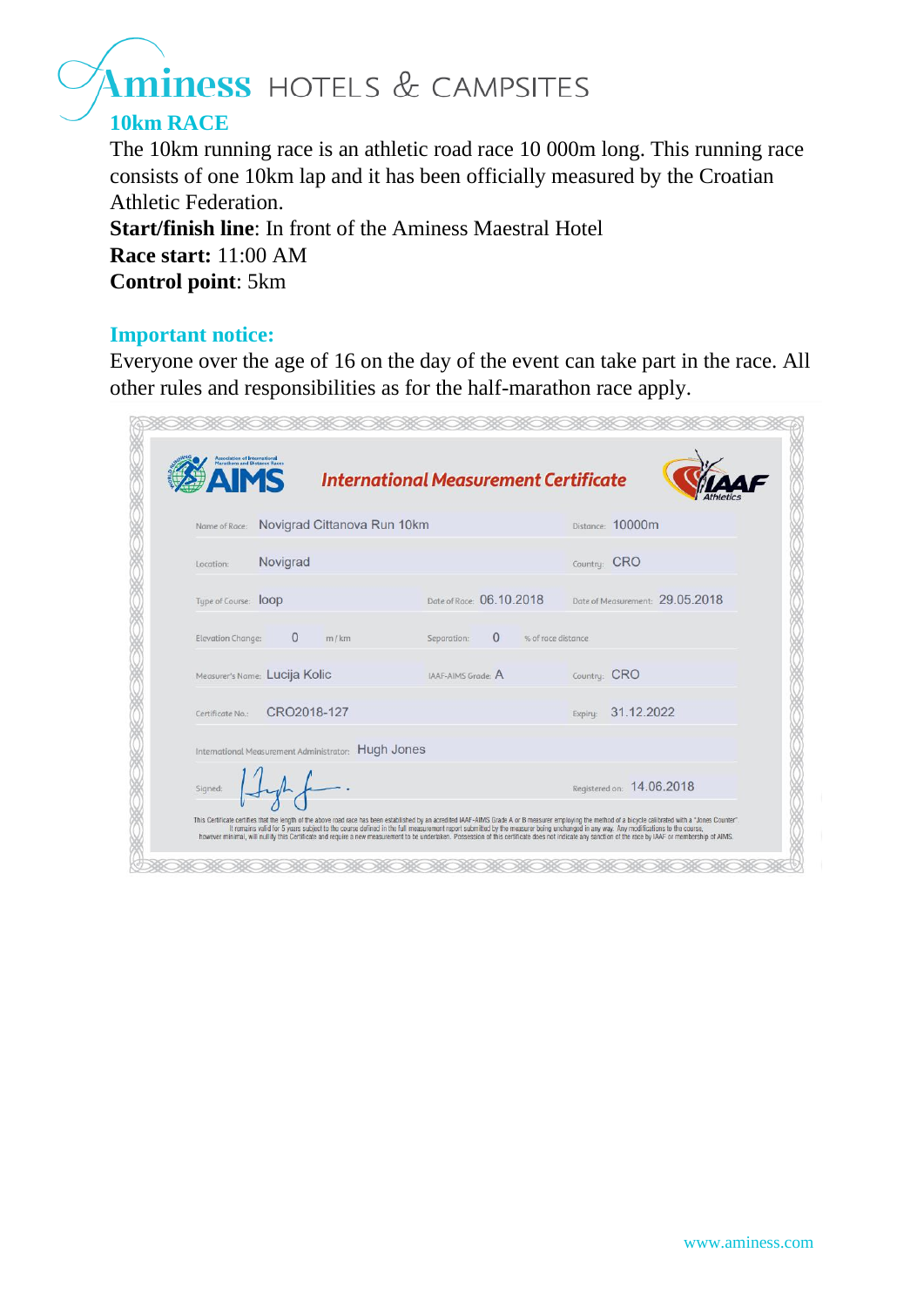

#### **5km RACE**

The 5km running race is an athletic road race 5 000m long. This running race consists of one 5km lap and it has been officially measured by the Croatian Athletic Federation. **Start/finish line**: In front of the Aminess Maestral Hotel **Race start**: 11:00 AM **Control point**: 2.5km

#### **Important notice:**

Everyone over the age of 10 on the day of the event can take part in the race. All other rules and responsibilities as for the half-marathon race apply.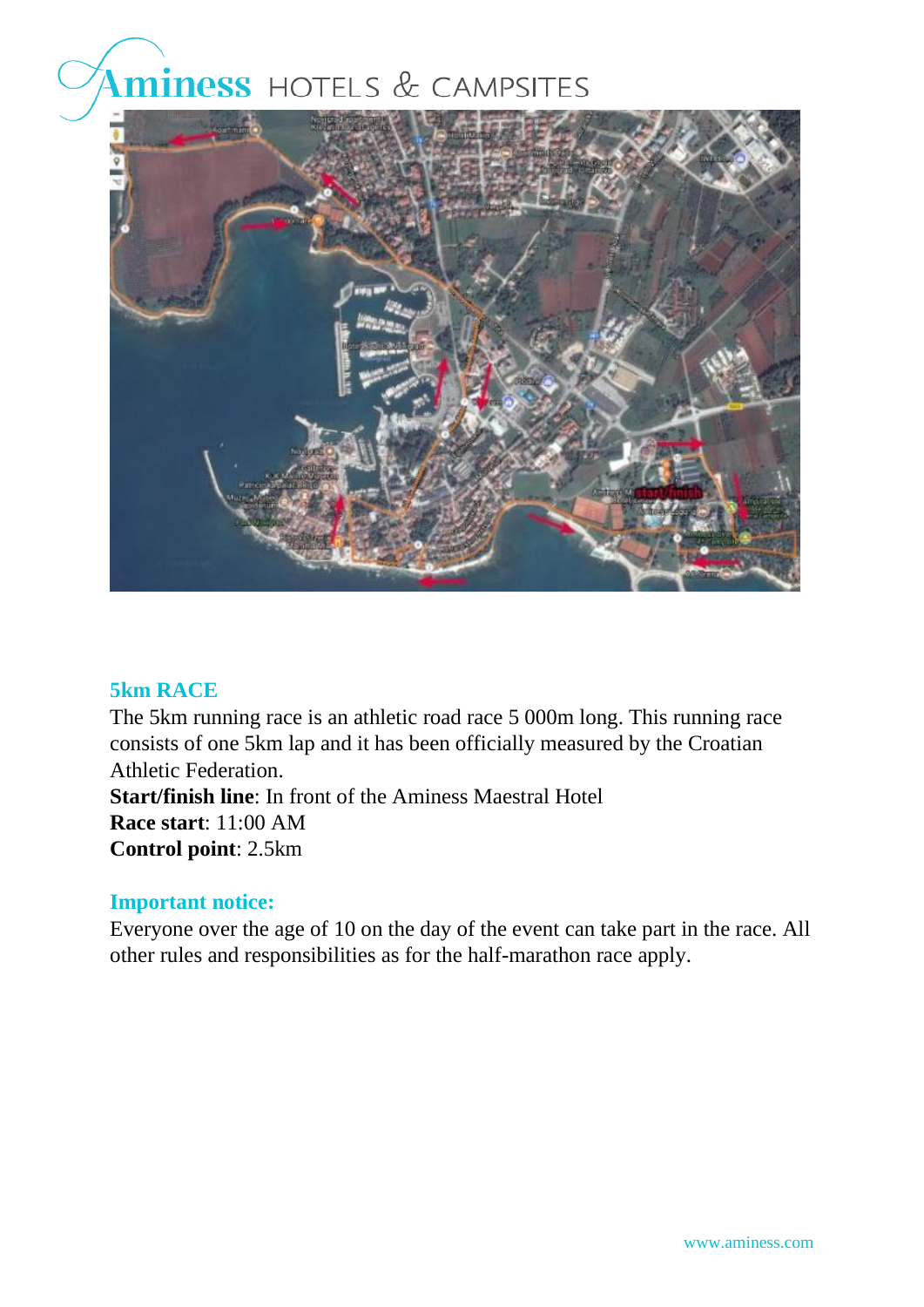| ociation of International | <b>IMS</b>                                          | <b>International Measurement Certificate</b>                                                                                                                                     |                                                                                                                                                                                                                                                                                                                                                                                                                        |
|---------------------------|-----------------------------------------------------|----------------------------------------------------------------------------------------------------------------------------------------------------------------------------------|------------------------------------------------------------------------------------------------------------------------------------------------------------------------------------------------------------------------------------------------------------------------------------------------------------------------------------------------------------------------------------------------------------------------|
|                           | Name of Race: Novigrad Cittanova Run 5km            |                                                                                                                                                                                  | Distance: 5000m                                                                                                                                                                                                                                                                                                                                                                                                        |
| Location:                 | Novigrad                                            |                                                                                                                                                                                  | Country: CRO                                                                                                                                                                                                                                                                                                                                                                                                           |
| Type of Course: loop      |                                                     | Date of Race: 06.10.2018                                                                                                                                                         | Date of Measurement: 29.05.2018                                                                                                                                                                                                                                                                                                                                                                                        |
| Elevation Change:         | $\bf{0}$<br>m / km                                  | $\Omega$<br>Separation:                                                                                                                                                          | % of race distance                                                                                                                                                                                                                                                                                                                                                                                                     |
|                           | Measurer's Name: Dragana Ciganovic                  | IAAF-AIMS Grade: B                                                                                                                                                               | Country: CRO                                                                                                                                                                                                                                                                                                                                                                                                           |
| Certificate No:           | CRO2018-129                                         |                                                                                                                                                                                  | 31.12.2022<br>Expiru:                                                                                                                                                                                                                                                                                                                                                                                                  |
|                           | International Measurement Administrator: Hugh Jones |                                                                                                                                                                                  |                                                                                                                                                                                                                                                                                                                                                                                                                        |
| Signed:                   |                                                     |                                                                                                                                                                                  | Registered on: 14.06.2018                                                                                                                                                                                                                                                                                                                                                                                              |
|                           |                                                     | It remains valid for 5 years subject to the course defined in the full measurement report submitted by the measurer being unchanged in any way. Any modifications to the course, | This Certificate certifies that the length of the above road race has been established by an acredited IAAF-AIMS Grade A or B measurer employing the method of a bicycle calibrated with a "Jones Counter".<br>however minimal, will nullify this Certificate and require a new measurement to be undertaken. Possession of this certificate does not indicate any sanction of the race by IAAF or membership of AIMS. |

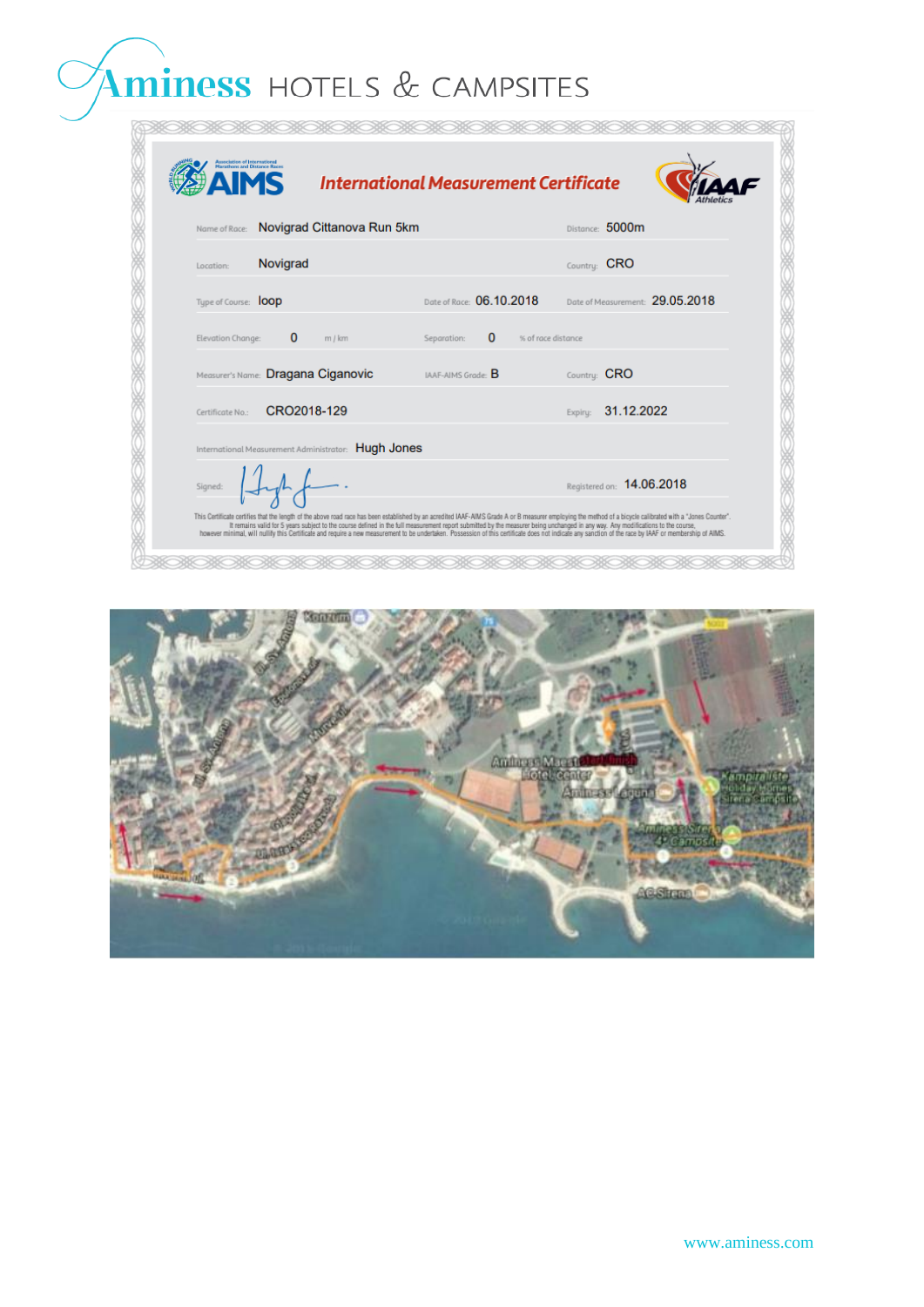#### **AGE CATEGORIES FOR ALL RACES**

- men: MU-16, M22, MS, M35, M40, M45, M50, M55, M60, M65, M70
- women: ŽU-16, M22, ŽS, Ž35, Ž40, Ž45, Ž50, Ž 55, Ž60, Ž65, Ž70

 $[(10-16), (17-22), (23-34), (35-39), (40-44), (45-49), (50-54), (55-59), (60-64),$  $(65-69)(70+1)$ 

#### **FUN RUN kids' race**

Kids' run is a non-competitive race taking place in front of the Aminess Maestral Hotel for children aged 6 to 8 and 9 to 10. The race will have one lap around the large car park in front of the Aminess Maestral Hotel for children aged 6 to 8 and two laps for children aged 9 to 10. **Start/finish line**: In front of the Aminess Maestral Hotel

**Race start:** 10:30 AM

#### **Important notice:**

Everyone over the age of 6 on the day of the event is allowed to take part in the race. It is not necessary to register for this race beforehand.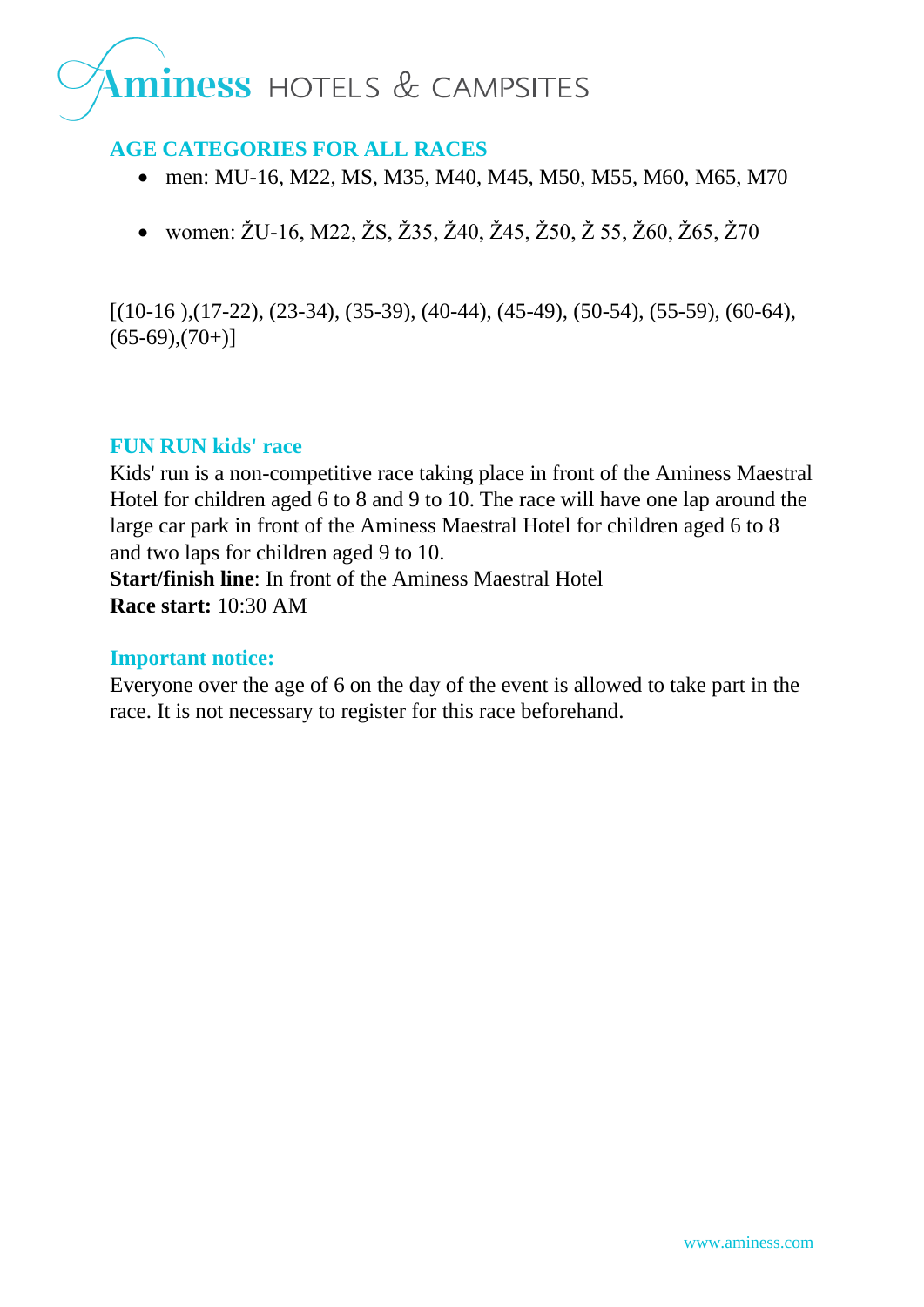#### **START FEE**

| <b>START FEE</b>      |                   |                   |                       |        | <b>CATEGORIES</b> |            |  |
|-----------------------|-------------------|-------------------|-----------------------|--------|-------------------|------------|--|
| <b>RACES</b>          | $15.04. - 30.06.$ | $01.07. - 01.10.$ | <b>On race</b><br>day | M      | Ž                 | <b>MIX</b> |  |
| $5 \mathrm{km}$       | <b>75 HRK</b>     | <b>100 HRK</b>    | <b>130 HRK</b>        | $+$    | $^{+}$            |            |  |
| $10 \mathrm{km}$      | <b>100 HRK</b>    | <b>140 HRK</b>    | <b>170 HRK</b>        | $^{+}$ | $^{+}$            |            |  |
| $21 \text{ km}$       | <b>130 HRK</b>    | <b>190 HRK</b>    | <b>230 HRK</b>        | $+$    | $^{+}$            |            |  |
| $10,5$ km + $10,5$ km | <b>140 HRK</b>    | <b>240 HRK</b>    | <b>300 HRK</b>        | $^{+}$ | $^{+}$            | $^{+}$     |  |
| <b>FUN RUN</b>        | <b>FREE</b>       | <b>FREE</b>       | <b>FREE</b>           | $^{+}$ | $^{+}$            |            |  |

*\*Payments must be made according to the valid price list and valid exchange rate on the day of payment.*

*\* Runners that sign up and pay by the 31/08 will receive the T-shirt in the desired size*

#### **The race start fee includes:**

Race organisation, gift, start number bib, on-duty medical services, beverages at refreshment stations, lunch and drinks after the race.

#### **REGISTRATION:**

Race registration closes on 01 October 2022 at 12 midnight.

Runners can sign up online on [www.goadria.com.](http://www.goadria.com/)

Race fees can be paid online at [www.goadria.com](http://www.goadria.com/) and via direct bank transfer to the account details listed on the quote you shall receive upon e-mail request to [info@goadria.com](mailto:info@goadria.com) or on the day of the race until 10:00 o'clock. Each runner may register for one race only.

Race registration is complete only once the preregistration form is filled out and the start fee has been paid – at the latest by 01 October 2022 at 12 midnight.

The registration of racers will also be possible on the day of the race ONLY at the start line until 10:00AM.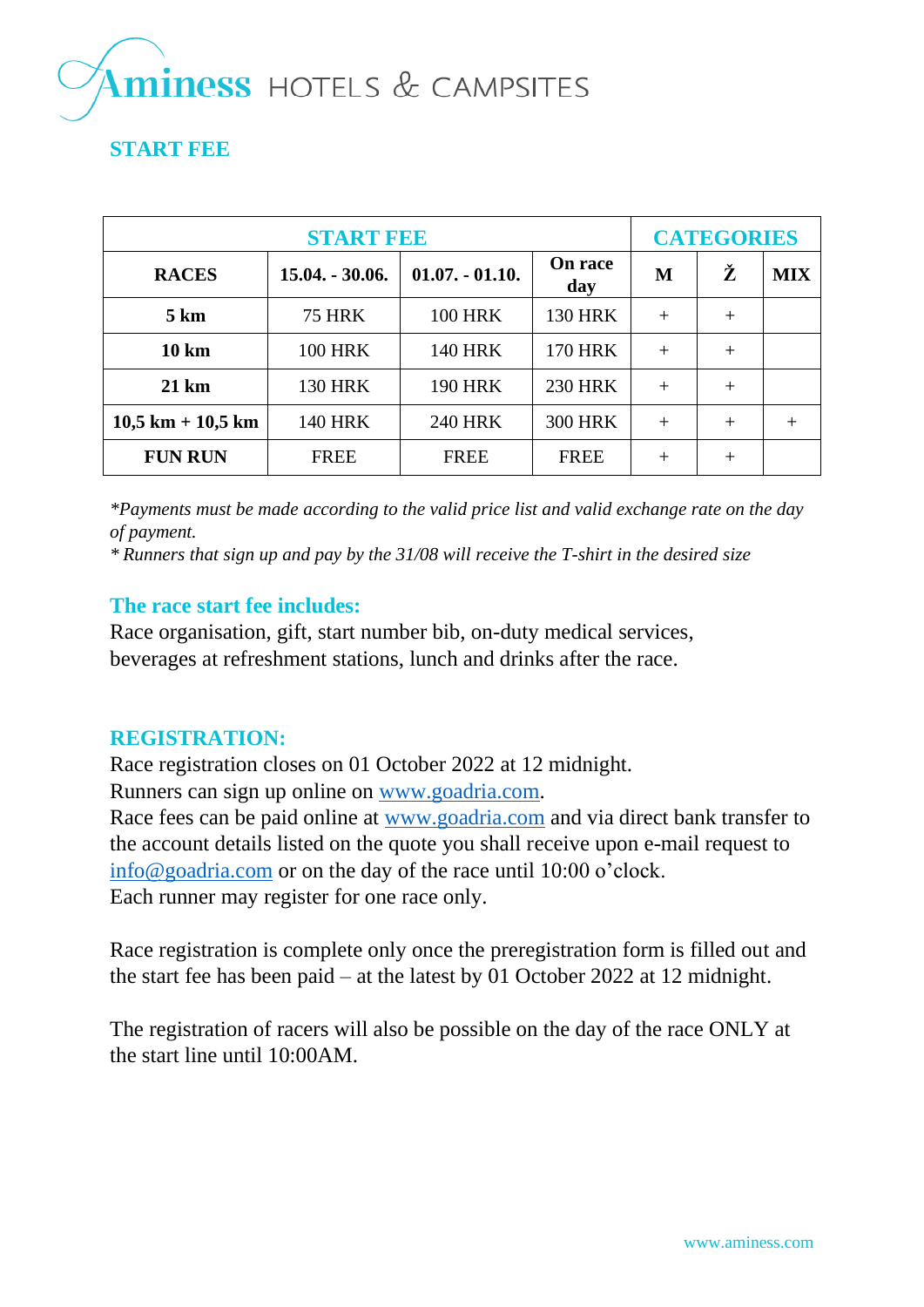By registering, competitors consent to compete in the race at their own risk, and acknowledge that they are familiar with the race rules and regulations and agree to abide by them and are aware of the potential risks associated with this competition. By registering, competitors confirm that they are medically fit and in a psychophysical condition appropriate to this type of competition. Competitors registering for the race must have health insurance coverage.

#### **START FEE REFUNDS:**

There will be no start fee refunds.

#### **COLLECTING YOUR START PACKAGE:**

- Friday 07 October from 4:00 PM to 6:00 PM at the Aminess Maestral Hotel reception
- On the day of the race, 08 October, from 8:30AM to 10:00AM at the tent in front of the Aminess Maestral Hotel

#### **PRIZES:**

#### **Half-marathon 21km**

Prizes for the 21km main race in the men's and women's categories:

1<sup>st</sup> place: a 6-night half-board stay in an Aminess facility of your choice for 2 persons

2<sup>nd</sup> place: a half-board weekend stay at an Aminess facility of your choice for 2 persons

3<sup>rd</sup> place: access to the Aminess Maestral Hotel Wellness Centre Spa Zone, gift package

#### **Relay 10.5 + 10.5km**

Prizes for the  $10.5 + 10.5$ km race in the men's, women's and mixed categories:

1<sup>st</sup> place: a half-board weekend stay at an Aminess facility of your choice for 2 persons

2<sup>nd</sup> place: access to the Aminess Maestral Hotel Wellness Centre Spa Zone for 2 persons, gift package

3<sup>rd</sup> place: lunch for 2 persons at the Aminess Maestral Hotel – Ventola restaurant